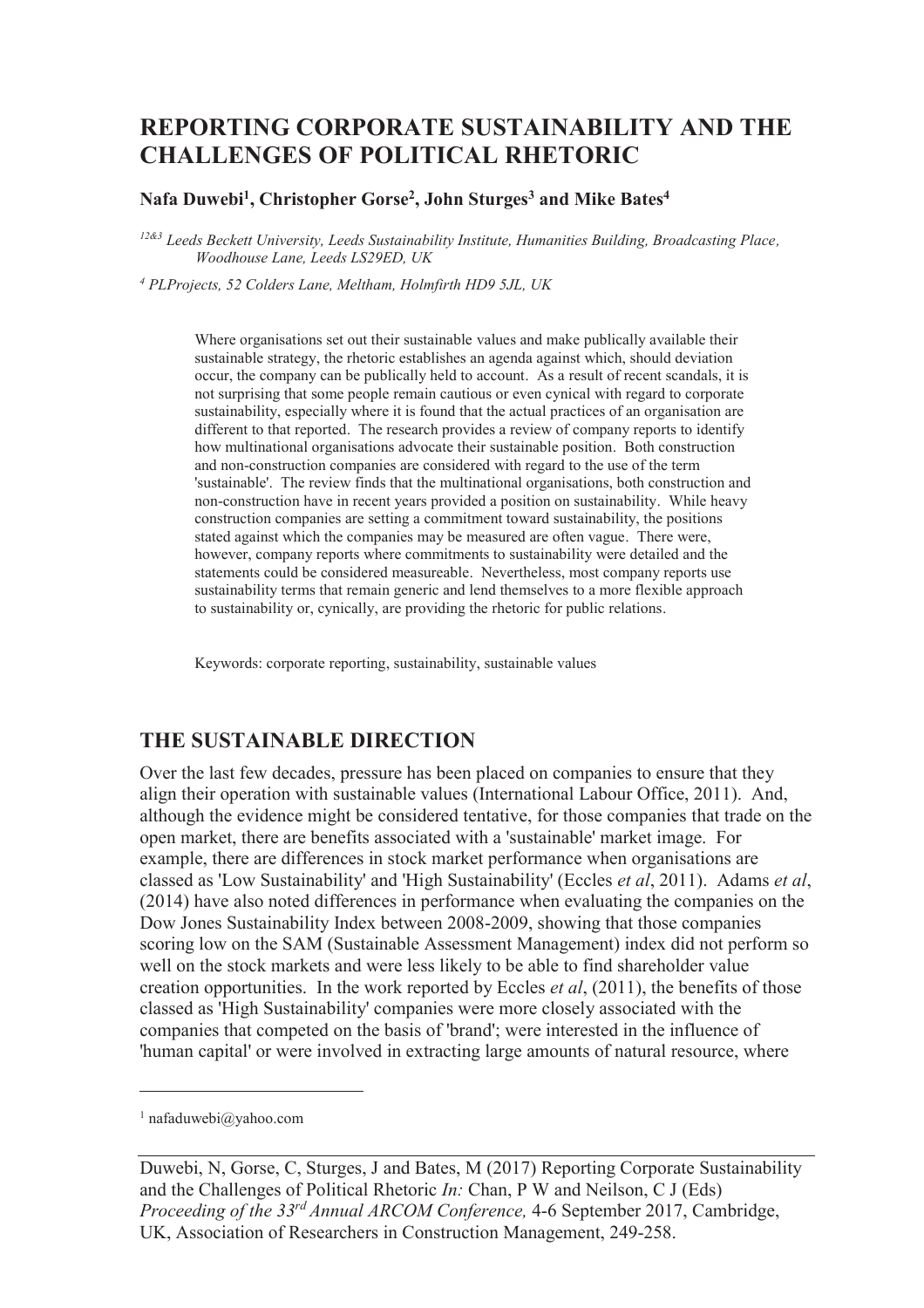potential negative impact on local communities can affect global trade. However, Eccles *et al*, noted that even with such pressures to become sustainable many companies remain reluctant to invest in sustainability, waiting until required to do so.

It has been suggested that most of the companies can be divided into two groups: those voluntarily adopting socio-environmental policies and those maintaining a more traditional model of maximising profits, only responding to environmental concerns when required to by law and regulation (Eccles *et al*, 2011). Between these two polarised positions, many companies will claim to be sustainable, by way of third party accreditation, but may not do much to change their practice. Upstill-Goddard *et al*, (2015) found that when gaining BES 6001 (BRE, 2009) certification for responsible sourcing of products, the construction companies did not seem to adopt a strategic approach to certification, generally sticking with their existing environmental management system rather than adapting their practice in a way that would result in greater recognition within the scheme. The result is surprising, especially when companies may be competitively judged against the criteria.

In practice, organisational sustainability is now established prerequisite, with many prequalification questionnaires requiring environmental criteria to be met (Oke and Aigbavboa, 2017; Hamani and Al-Hajj, 2015). However, when evaluating the tendering process and ranking prequalification criteria, sustainability was not identified as a main or sub-criteria for bid evaluation and thus was not one of the factors listed that influenced success (Puri and Tiwari, 2014). Based on the findings of prior research, it is not surprising that adopting new sustainable processes in construction has been relatively slow, as the construction industry is often reported to be traditional in their practice, lagging behind other organisations (Peansupap and Walker, 2004). Furthermore, the Global Reporting Initiative (Lamprinidi and Ringland, 2008) found that reporting the practice of sustainability was not well established in construction when compared to other sectors, such as the financial services or the electric utilities sectors. While some argue that sustainability can be classed as part of the '6th wave of innovation' representing a key company attribute for companies to be accepted by their peers (Silva and Di Serio, 2016), a lower risk position on sustainability may be preferred, although the research on the construction strategies adopted is relatively uncharted.

This paper therefore provides insight into the reporting practices of multinational heavy construction organisations compared with a sample of other multinational organisations, to help appreciate the value companies place on the term sustainability, based on its use within company policy. The paper will also make note of how companies that do not follow their policy of sustainability may or may not be affected by their rhetoric

# **METHOD**

The work reported here presents part of a recently completed study, which reviewed multinational global company reports with regard to their use of the term 'sustainability' within their published reports (Duwebi, 2017). Under the review, the position and strategy the company reports presented during 2010-2012 is discussed.

Of the 10 industry sectors, based on the Dow Jones Sustainability and Robeco SAM Sustainability Index that were reviewed in the main study, observations made from 3 of the industry sectors are reported here. In each sector, the five highest-ranking companies identified from the SAM sustainability list were selected and reports captured and the content reviewed.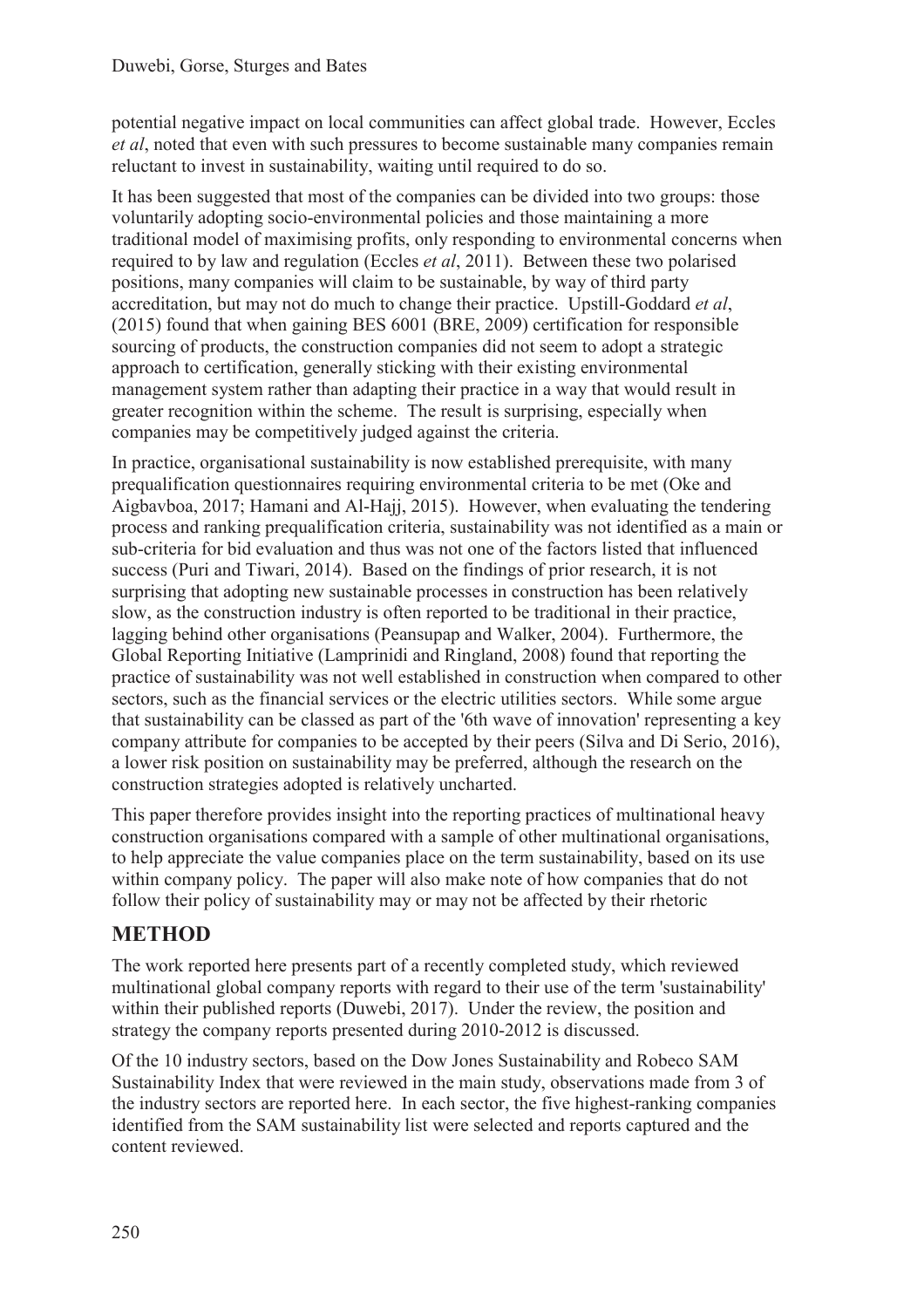Based on the reports of three sectors, comparisons are drawn across the heavy construction, automobile and chemical sector. The paper will examine how the companies' interpretations of sustainability align with the Brundtland definition, and also how they have positioned themselves in taking up the sustainability agenda. The publically available information, reported by the company is taken as evidence of how the company wish to convey their sustainability agenda, and does not necessarily represent the sustainable actions and activities undertaken.

Purposive sampling was adopted to capture an insight into the sustainability rhetoric of the higher ranking organisations. The review of archival research data provides insight into use of the term sustainability through content analysis, thus by systematically searching coded categories, quantifying and comparing the occurrence of related terms the text is analysed (Hsieh and Shannon, 2005). And, though an analysis of the surrounding discourse, deriving the intended meaning of sustainability by virtue of the non-linguistic factors, discourse analysis, in a situational context, is used to interpret use of the term sustainability (Yang and Sun, 2010). While the interdisciplinary uses of both content and discourse analysis are diverse, the approach adopted here is to systematically search for sustainability and related terms and present the context to understand the position the company wish to convey. The full research method is presented in the main body of work (Duwebi, 2017).

The work is cross-sectional in that each report provides a snapshot of the company activities at that moment in time and across companies, and is also longitudinal in that three annual reports were investigated, for the three years 2010 to 2012 (Duwebi, 2017). In light of recent political changes and to capture any trends or departures, more recent reports are brought into the discussion, but did not undergo the quantitative content analysis reported.

Different types of company reports were recognised as information sources for this study and included; citizenship reports, corporate social responsibility reports CSR, sustainable development reports SD, corporate reports CR, beyond the mine reports BTM and summary review reports. Overall, 308 reports were included within the review for the study. Within this paper we focus on one set of code and discourse linked to sustainability, namely how the company defines sustainability and the proximity with the Brundtland definition of sustainability. However the main study also considered issues associated with the local political, geographical and economic factors (linked to sustainability), management of sustainability, knowledge management and supply chain issues. The broad issues of enquiry was used to gain a greater understanding or how sustainability was being reported (Duwebi, 2017).

With the aid of NVivo software, queries relative to sustainability were used to explore and extract related data. It is noted that many of the company reports were not produced with sustainability or the management of sustainability in mind. The method of searching and querying was an iterative search process, looking for terms, capturing information, recognising different related terms used (compared with those initially searched) and then repeating the search, using broader search terms (Duwebi, 2017). This formed an initial enquiry from which more detailed investigations can be taken forward.

#### **Results: Sustainability within Company Reports**

The analysis of the raw data relating to use of the term 'sustainability' showed that the use of sustainability is not limited to environmental and humanitarian definitions, as would be expected. Thus, the context within which the term is used is fundamental to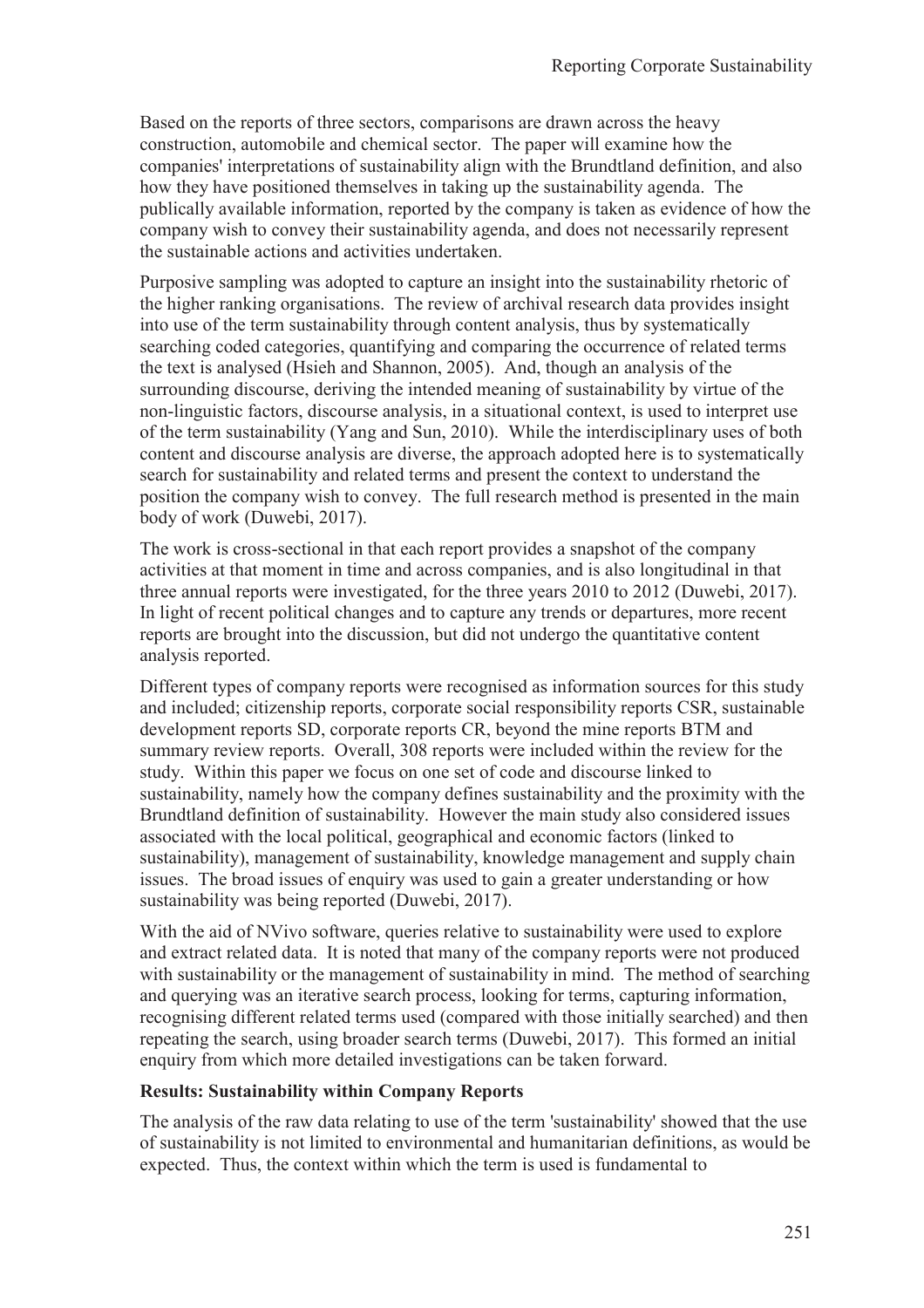interpretation. The information surrounding the word sustainability was expected to be of more relevance than the term itself. Considering the context of individual words is a logical step in developing understanding and, in most cases, the nature of a word's meaning and intent can be distinguished as the surrounding non-linguistic and context discourse is considered. The occurrence of discourse related to environmental 'sustainability' is recorded in the tables below (tables 1, 2 & 3).

| Company in the SAM index              | Number of reports found containing relevant<br>references Sources (and reference to the word) |
|---------------------------------------|-----------------------------------------------------------------------------------------------|
| Acciona                               | 2(3)                                                                                          |
| Fomento de Construcciones y Contratas | 3(4)                                                                                          |
| GS Engineering & Construction         | 1(1)                                                                                          |
| ASC.                                  | 0(0)                                                                                          |
| Hyundai E&C                           | 0(0)                                                                                          |

Not all heavy construction companies use the term sustainability, as considered here. However, based on the content analysis alone, the leading organisations of the heavy construction sector are not found to be particularly different or as has been suggested 'lagging behind' other sectors. In the larger sample of research, other industries such as Aerospace, Banking, Food and Drugs, Mobile Sector, Oil Sector, Automobile, Chemical, Mining and Pharmaceutical were reviewed (reported by Duwebi, 2017). In comparison to these industries, the degree to which the heavy construction sector refer to environmental 'sustainability' within their reports is comparable to that used in the mining and pharmaceutical sectors. It is interesting that the companies using a greater amount of 'sustainability' content were the chemical and automobile sectors. Within these sectors, the top listed companies were most explicit about their commitments, placing emphasis on how their companies are progressing in their commitment to sustainability. It is interesting that the top level 'generic' statements are relatively consistent across different companies.

| Table 2: Automobile sector      |  |
|---------------------------------|--|
| $C_{\text{c}}$ 4 $C \wedge M$ 1 |  |

| Company in the SAM index | Number of reports found containing relevant    |
|--------------------------|------------------------------------------------|
|                          | references Sources (and reference to the word) |
| <b>BMW</b>               | 5(9)                                           |
| Daimler                  | 6(9)                                           |
| Fiat                     | 1(1)                                           |
| VW                       | 1(1)                                           |
| Toyota                   | 0(0)                                           |

BMW's (BMW Annual Report 2010: 171) commitment aligns closely with the philosophical content of the Brundtland definition, giving equal consideration to ecological, social and economic development. They also use the term sustainability from an organisational perspective referring to the relevance of corporate sustainability and its importance in three areas: resources, reputation and risk.

Similarly, Daimler, in their annual reports from 2010 (Daimler Annual Report, 2010: 251) define sustainability in line with Brundtland, as: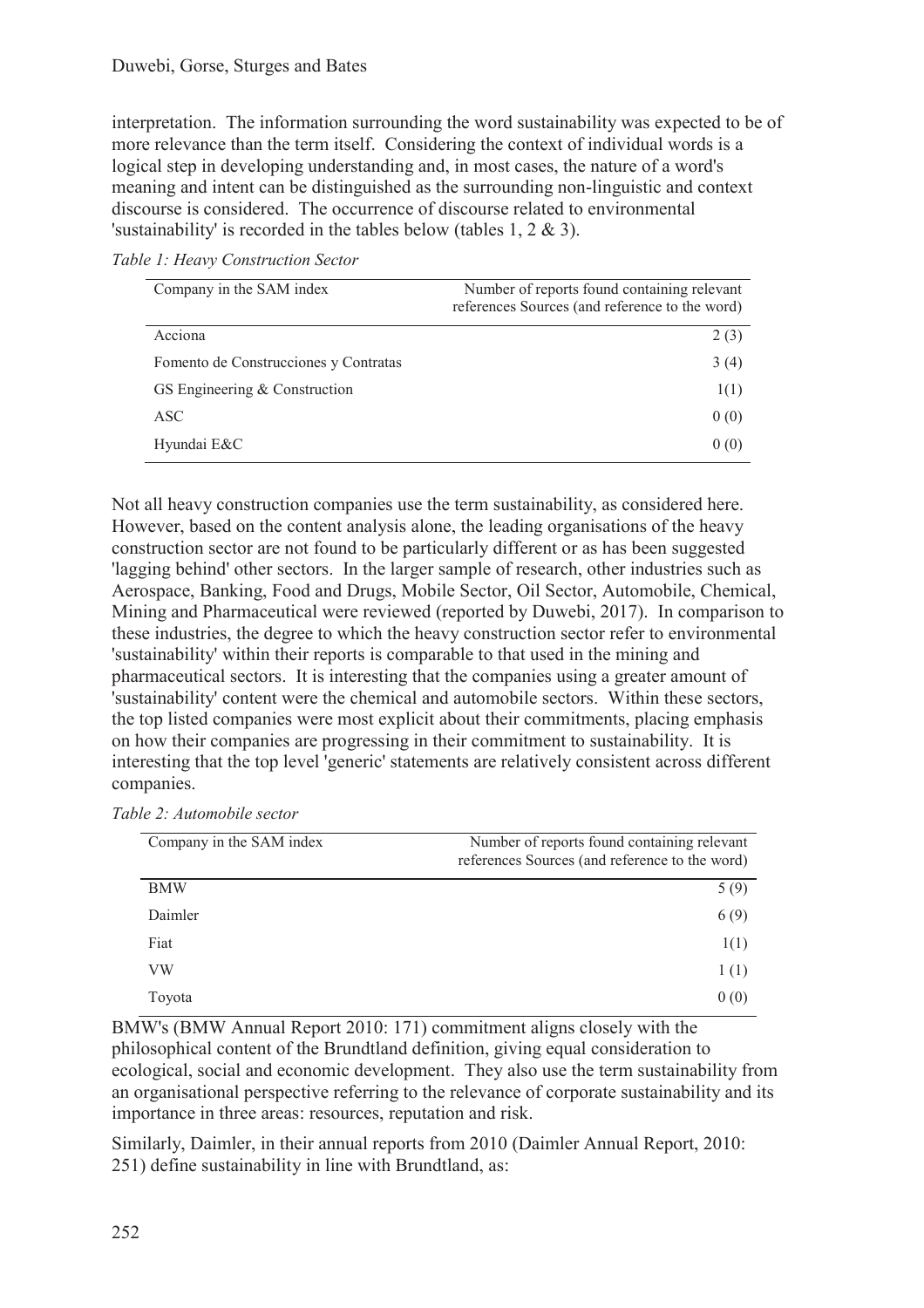…using natural resources in such a way that they continue to be available to fulfil the needs of future generations. In the view of the Daimler Group, sustainable business operations have to give due consideration to economic, ecological and social aspects.

Also, in the following year's Sustainability Report (2011: 10) sustainability is defined as:

…responsible corporate behaviour that leads to long-term business success and is in harmony with society and the environment. The company moves toward its goals by making sustainability a firmly integrated aspect of their operations and by requiring and promoting a strong sense of responsibility for sustainable operations among all of their managers and employees throughout the Group.

With a lesser degree of emphasis than the two previous companies, Volkswagen, in their sustainability report (2012: 16), interpret sustainability as:

…a call for a balance of economic, environmental and social objectives.

The comments from the Volkswagen group precede the emissions violations, which started to emerge, following a 'tip-off' in 2014. However, it is claimed that some of the cars affected, were in production as early as 2009 (Atiyen, 2017). A recent review of the affair concluded that the root cause of the "unethical scandal goes back to business culture and structure of the company". Furthermore, the review suggests that compliance-based business ethics, such as those used by Volkswagen, are failing to treat employees ethically and present employees with the dilemma of either losing their jobs or taking unethical action. The difference between the report and actual company culture and practice that led to the problem is evidenced through the company confession. Volkswagen attracted all the opprobrium for this, but were following EU-wide policy in the drive to reduce carbon dioxide emissions. Government policy was based on the single issue of carbon dioxide emissions to the exclusion of all else, including air quality and health considerations. Other manufacturers have since confessed to similar practices, and this incident exposes some of the dangers inherent in maintaining a single-issue focus by governments.

| Company in the SAM index | Number of reports found containing relevant<br>references Sources (and reference to the word) |
|--------------------------|-----------------------------------------------------------------------------------------------|
| AkzoNobel                | 1(1)                                                                                          |
| <b>BASF</b>              | 1(1)                                                                                          |
| Bayer                    | 6(9)                                                                                          |
| <b>DMS</b>               | 3(17)                                                                                         |
| Dow chemical             | 0(0)                                                                                          |

*Table 3: Chemical sector* 

The chemical sector also provided the highest number of references to sustainability. BASF Corporation in their annual report (BASF Annual Report 2010: 205) aligns to the Brundtland definition of sustainable development. Meanwhile, AkzoNoble in their 2012 annual report (AkzoNoble Annual Report 2012: 163) only make a tangential reference to global sustainability. They see sustainability as connected to every area of business, stating that:

…by doing more with less, sustainability value will be fundamentally connected to business value. We are making sustainability profitable by tailoring solutions to our customers' needs today and in the future and by future-proofing our supply chain.

The chemical corporation DSM (Dutch State Mines) introduced their approach and understanding of sustainability in their integrated annual reports (2010) as a purpose to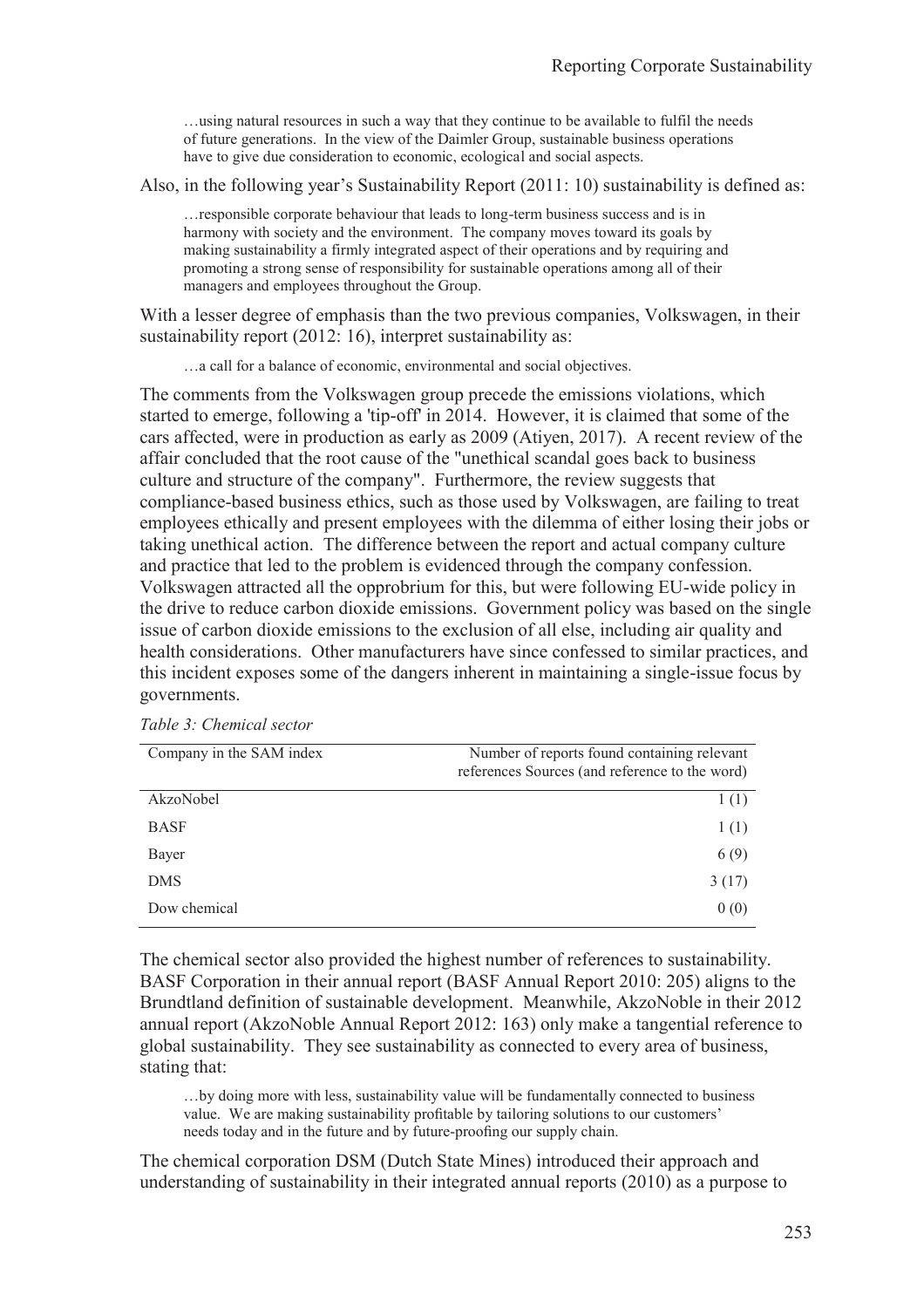create 'brighter' lives for people today and generations to come through connecting life science and materials sciences to create solutions that nourish, protect and improve performance. DSM suggest they focus on the triple bottom line in order to create value for all stakeholders. Furthermore, they state why the commitment is important for the company's future, "sustainability will be the key differentiator and value driver over the coming decades" (2010: 11).

### **Comparison with Construction: Discussion**

Within the companies listed, there is some evidence to suggest the heavy construction sector is cognisant of sustainability, comparable to that found in other fields and is concerned with improving its social, economic and environmental sustainability indicators.

Acciona's annual report 2010 (10) referred to the company's commitment to sustainability, as it goes beyond generating economic value, and stated that "we aim to contribute to development with a balanced business model for the benefit of future generations." They go on to suggest that the company's sustainability master plan 2010- 2013 (Acciona Annual Report 2010) rests on six pillars: innovation, environment, engagement with society, people, the value chain and governance, all aimed at achieving concrete goals of sustainability.

Fomento de Construcciones Contratas (Report 2012) makes reference to the importance of sustainability in both the construction product and process. The report (2012: 447) states that "sustainable construction refers not only to the managing of environmental impact while the works are being executed, but also to the management of the "product" throughout its useful life."

GS Engineering & Construction (Annual Integrated Report 2012: 6) differ from this view and instead interpret sustainability as, "creating value that can be shared among various stakeholders, as well as fulfilling their responsibilities as a corporate citizen." The company vision of sustainability (Annual Integrated Report: 7) relies on: "maximising organisational competence based on core values of great innovation, great challenges and great partnerships to earn trust to grow as a sustainable global company." The company aim is defined as being to "Pursue growth by creating sustainable value together." (Annual Integrated Report 2012)

The related terms and expressions used in the company reports, link sustainability to environmental, social and economic values to create company principles that claim to add corporate value, for future markets.

#### *Deeper into sustainability: Acciona a more recent enquiry*

A review of Acciona Annual Report in (2015a) found no specific reference to 'sustainability', however, there is a significant shift from early towards sustainable reports with greater detail. The growth in renewable energy and the need to strategically position itself with emergent markets, where companies will need to operate in a sustainable manner, was recognised as a key business driver. The company has shifted from an acknowledgement of sustainability issues to one where it has positioned itself to take advantage of emergent energy markets and to adapt company practice to suit. The company's Sustainability Report (2015b) details training and development initiativesperformance incentives linked to sustainability and covers many aspects of practice which makes some commitments measurable. It is interesting that this is done even after the preceding years were seen as financially challenging and where the company had to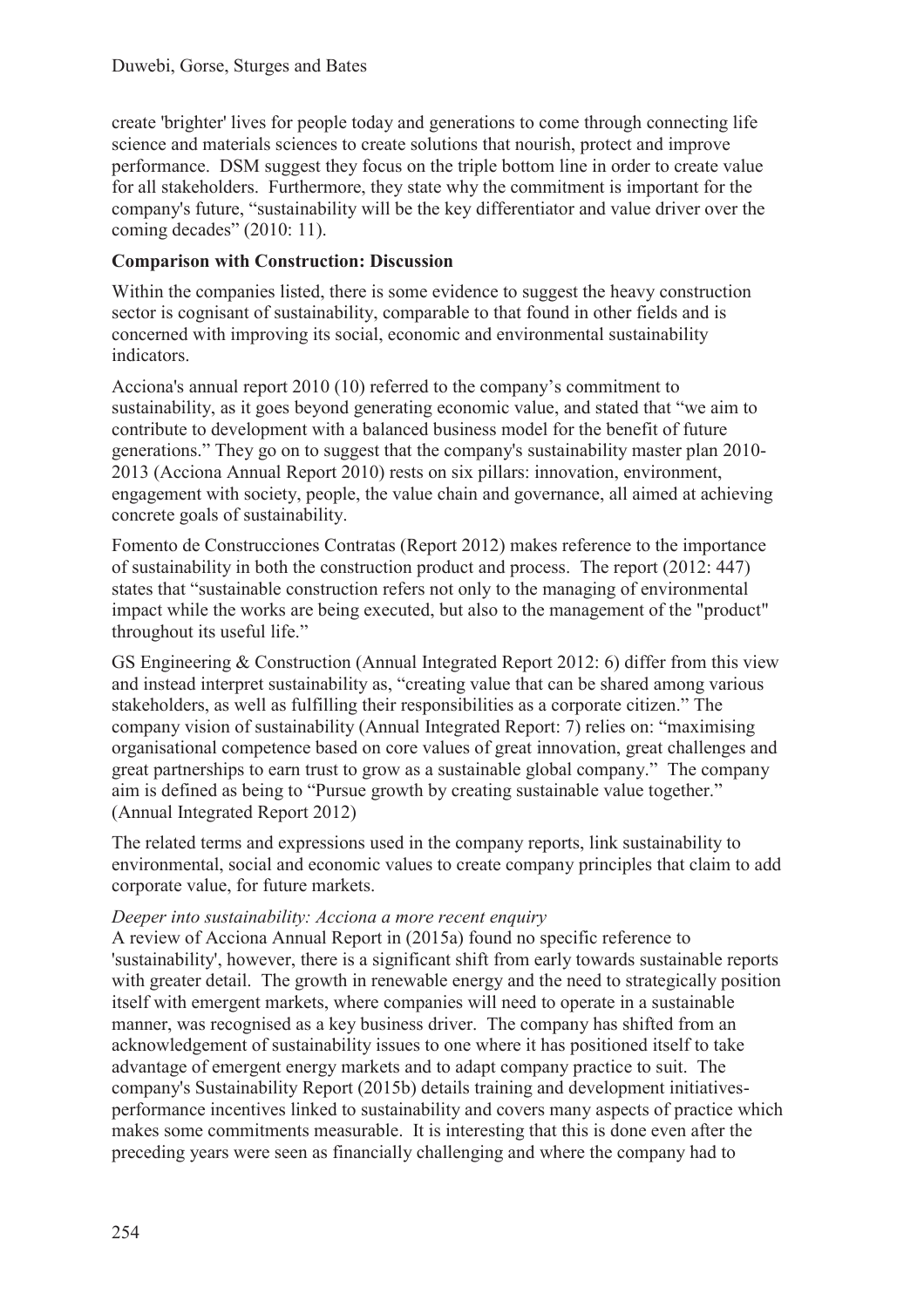restructure itself. Sustainability and business development are no longer seen as opposing agenda, but very much one and the same.

Acciona has assumed these challenges (United Nations General Assembly Sustainable Development Goals) as its own, and incorporated them into its business model… (with a plan)…to make Acciona a carbon neutral company (Acciona Sustainability Report, 2015b)

#### One of Acciona's key values remains a "concern for the environment"

ACCIONA sees the fight against climate change, sustainable use of natural resources and protection of biodiversity as the main principles of its environmental strategy." Acciona (2015a: 13) and "to play a leading role in transforming the planet's infrastructure and in sustainable energy, while focusing on having a strong balance sheet, remunerating our shareholders appropriately, and constantly seeking growth opportunities. Acciona Annual (2015a: 10).

The reports show commitments being made to a sustainable agenda, such observations are of interest, as this was similar to VW where their public commitment was high but divergence from agreed standards resulted in legal and financial consequences. A question is raised as to whether it is wise for companies such as Acciona, to make strong sustainable commitments, when political and commercial markets are transient.

#### *Sustainability: Policy departures and reactions*

Recently there is degree of uncertainty in sustainability policy brought about as a result of political developments such as BREXIT and the US presidential election (Watson, 2017). In light of changes to UK markets, leading firms, including Kingfisher, BAM and ARUP have lobbied the UK Government to use its Clean Growth Plan to tackle emissions from buildings (letter to Greg Clark Secretary of State, WWF, 2017). Furthermore, concern has been raised by the Head of Energy and climate change at WWF:

The low carbon economy represents a huge opportunity for UK businesses so it's no wonder that they're desperately looking for longer term clarity that will enable them to invest in the technologies that we know can help to tackle climate change… (Bairstow, 2017).

However, most of the organisations reviewed have not committed totally to sustainability, they provide an overarching position with regard to sustainability. For many of the organisations there remains a question of how far such rhetoric accounts for real change in company practice. In most of the reports little is discussed in the way of detail that can be measured. This is not the case for some organisations that do set down some firm commitments in a manner that can be used to publically hold them to account, such as the reports produced by Acciona. However, the reporting of sustainability remains contentious (Murguia and Bowling, 2013). And for many, the reports where generic sustainability rhetoric is used without measurable content, may be viewed more as a public relations and marketing exercise. It is noted that even when reporting is mandatory, organisations have been found to disclose their management approach but fail to consistently disclose performance indicators (Aktas, Kayalidere and Kargin, 2013), noting an apparent difference between that advocated and the practice undertaken. The review of the reports here, found all organisations disclosing their strategic approach with regard to sustainability with a few companies committing and providing measurable statements. Where the companies have committed heavily, will the rewards be forthcoming?

A change in direction from the USA was recently signalled as the President signed an executive order placing economic and employment concerns above those of the climate change agenda (Merica, 2017). The USA President argued that both growth in business and tackling issues of climate change can sit alongside each other, which is not so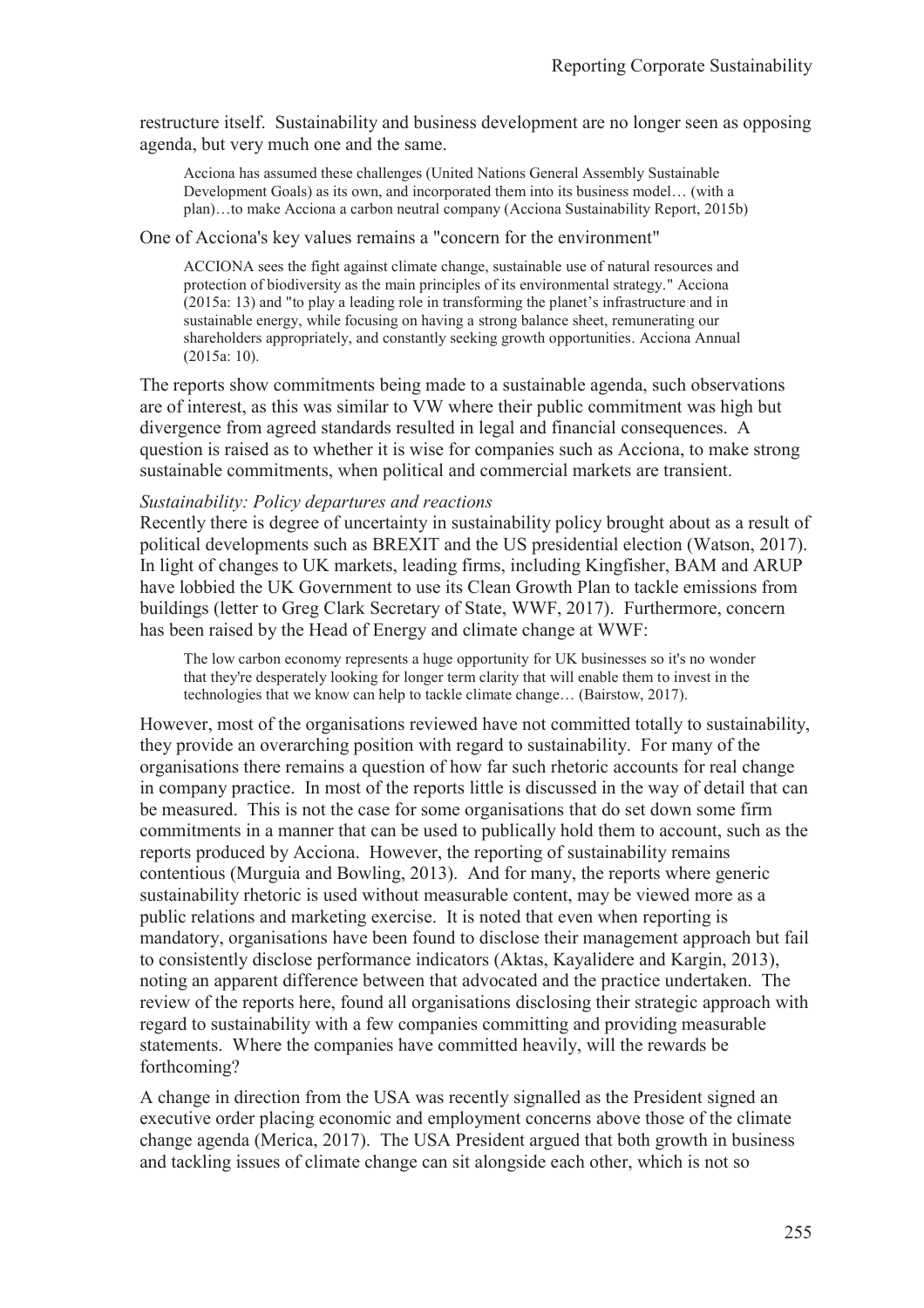dissimilar to the position set out by the UK's former Chancellor of the Exchequer in its 'Fixing the foundations' review.

Productivity is the challenge of our time. It is what makes nations stronger, and families richer. Growth comes either from more employment, or higher productivity… …we need to focus on world-beating productivity, to drive the next phase of our growth and raise living standards. (Osborne, 2015: 3)

The UK Department for International Trade is prioritizing trade and growth ahead of climate change, in the wake of the BREXIT referendum (Shipman, 2017). For both the USA and UK, the discourse signals a relaxation of some the climate change legislation in favour of trade and economic growth.

As a result of this discussion, a question is raised: If companies have positioned themselves for sustainability, what impact are recent changes likely to have on their markets if company and political strategies are not aligned?

# **CONCLUSIONS**

Over the years many companies have positioned themselves for sustainability and the emergence of related markets. While the uptake is viewed as conservative, each of the companies reviewed were found to have introduced sustainability into their strategic vocabulary. The review of Acciona's more recent company reports in 2015 show that the company has aligned its operations to embrace sustainability, ready for the emergence of the new energy and sustainability markets.

Reports for 2016 are not yet available, so the evidence of how companies will react to recent political changes and relaxation of legislation has not been formally reported. However, at a UK domestic level, there is some evidence of government lobbying, by construction firms, requesting clarity and change for the industry in the form of the Clean Growth Plan. It is clear that over the years, commerce has acknowledged the need to develop sustainable policies and to invest so that it is ready to engage. The lack of clarity with regard to public policy is of concern for those in the industry that have invested to ensure that they can continue to operate when sustainability legislation is introduced. Without policies that are robust and stable, it is questionable why companies would make commitments beyond the generic position currently provided. Further research is required to evaluate the value or consequences of a strong commitment to sustainability.

### **REFERENCES**

- Acciona (2015a) *Annual Report 2015*. Available from http://annualreport2015.acciona.com/d/annual-report-2015.pdf
- Acciona (2015b) *Sustainability Report*. Available from http://annualreport2015.acciona.com/d/sustainabilityreport.pdf#\_ga=1.194447213.1788239440.1490796301
- Adams, M, Thornton, B and Seperhri, M (2014) The impact of the pursuit of sustainability on the financial performance of the firm. *Journal of Sustainability and Green Business*, **2**. Available from http://www.aabri.com/manuscripts/10706.pdf
- Aktas, R, Kayalidere, K and Kargin, M (2013) Corporate sustainability reporting and analysis of sustainability reports in Turkey. *International Journal of Economics and Finance*, **5**(3) 113-125.
- Atiyen, C (2017) *Everything You Need To Know About The VW Diesel-Emissions Scandal*. Car and Driver, 10th March 2017. Available from http://blog.caranddriver.com/everythingyou-need-to-know-about-the-vw-diesel-emissions-scandal/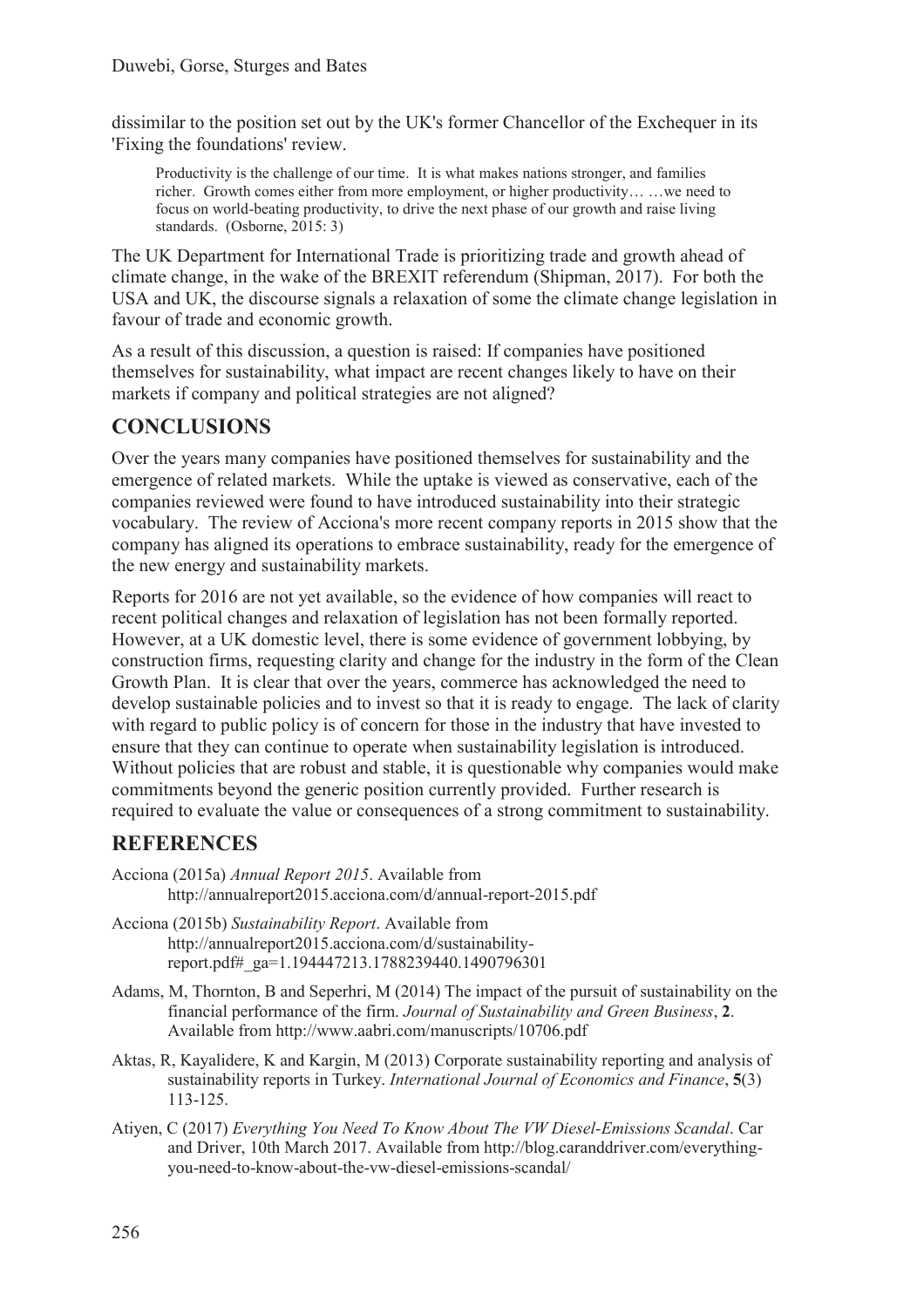- Bairstow, J (2017) *Firm Call on Government to Tackle Building Emissions*. Energy Live News, Energy Efficiency. Available from http://www.energylivenews.com/2017/03/28/firmscall-on-government-to-tackle-building-emissions/
- BRE (2009) *Certification Scheme for Responsible Sourcing of Construction Products, SD186, rev 2*, 20 July 2009. Available from https://www.bre.co.uk/filelibrary/greenguide/PDF/SD186\_Rev2\_ResponsibleSourcing\_S chemeDocument.pdf
- Duwebi, N (2017) *Sustainability Integration into Project Management: Evidence for Top SAM Listed Companies*. Unpublished PhD Thesis, Leeds Beckett University, School of the Built Environment and Engineering.
- Eccles, R G, Ioannou, I and Seafeim, G (2011) *The Impact of Corporate Sustainability on Organizational Process and Performance*. Working Paper Summaries, Harvard Business School 14<sup>th</sup> November 2011. Available from http://hbswk.hbs.edu/item/the-impact-ofcorporate-sustainability-on-organizational-process-and-performance
- Hamani, K and Al-Hajj, A (2015) A conceptual framework towards evaluating construction contractors for sustainability. *The Construction, Building and Real Estate Research Conference of the Royal Institution of Chartered Surveyors RICS COBRA*, in association with AUBEA, the University of Technology Sydney and University of Western Sydney, 8-10 July, Sydney, Australia
- Hsieh, F H and Shannon, S E (2005) Three approaches to qualitative content analysis. *Qualitative Health Research*, **15**(9), 1278-1288.
- International Labour Office (2011) *A Skilled Workforce for Strong, Sustainable and Balanced Growth: A G20 Training Strategy*. Geneva, Switzerland: OECD. Available from https://www.oecd.org/g20/summits/toronto/G20-Skills-Strategy.pdf
- Lamprinidi, S and Ringland, L (2008) *A snapshot of Sustainability reporting in the Construction and Rea Estate Sectors. Global Reporting Initiative*, GRI Research & Development Series. Available from https://www.globalreporting.org/resourcelibrary/A-Snapshot-ofsustainability-reporting-in-the-Construction-Real-Estate-Sector.pdf
- Mansouri, N (2016) A case study of Volkswagen unethical practice in diesel emission test. *International Journal of Science and Engineering Applications*, **5**(4), 213-216. Available from http://www.ijsea.com/archive/volume5/issue4/ijsea05041004.pdf
- Merica, D (2017) *Trump Dramatically Changes US Approach To Climate Change*. CNN Politics, 29th March 2017. Available from http://edition.cnn.com/2017/03/27/politics/trumpclimate-change-executive-order/
- Murguia, D I and Böhling, K (2013) Sustainability reporting on large-scale mining conflicts: The case of Bajo de la Alumbrera, Argentina. *Journal of Cleaner Production*, **41**, 202-209.
- Oke, A E and Aigbavboa, C O (2017) *Sustainable Value Management for Construction Projects*. Switzerland: Springer.
- Peansupap, V and Walker, D H T (2004) Strategic adoption of information and communication technology (ICT): case studies of construction contractors. In: Khosrowshahi, F (Ed.), 20th Annual ARCOM Conference, 1-3 September 2004, Heriot Watt University. Association of Researchers in Construction Management, Vol. 2, 1235-45.
- Puri, D and Tiwari, S (2014) Evaluation the criteria for Contractors' Selection and Bid Evaluation. International Journal of Engineering Science Invention. 3(7). 2319-6734
- Shipman, T, (2017) 'Less climate concern' key to Brexit trade, Sunday Times, 9 April, 2017.
- Silva, G and De Serio, L C (2016) The sixth wave of innovation: are we ready? Departamento de Administração, Faculdade de Economia, Administração e Contabilidade da Universidade de São Paulo (USP), 13 (2) 128-135